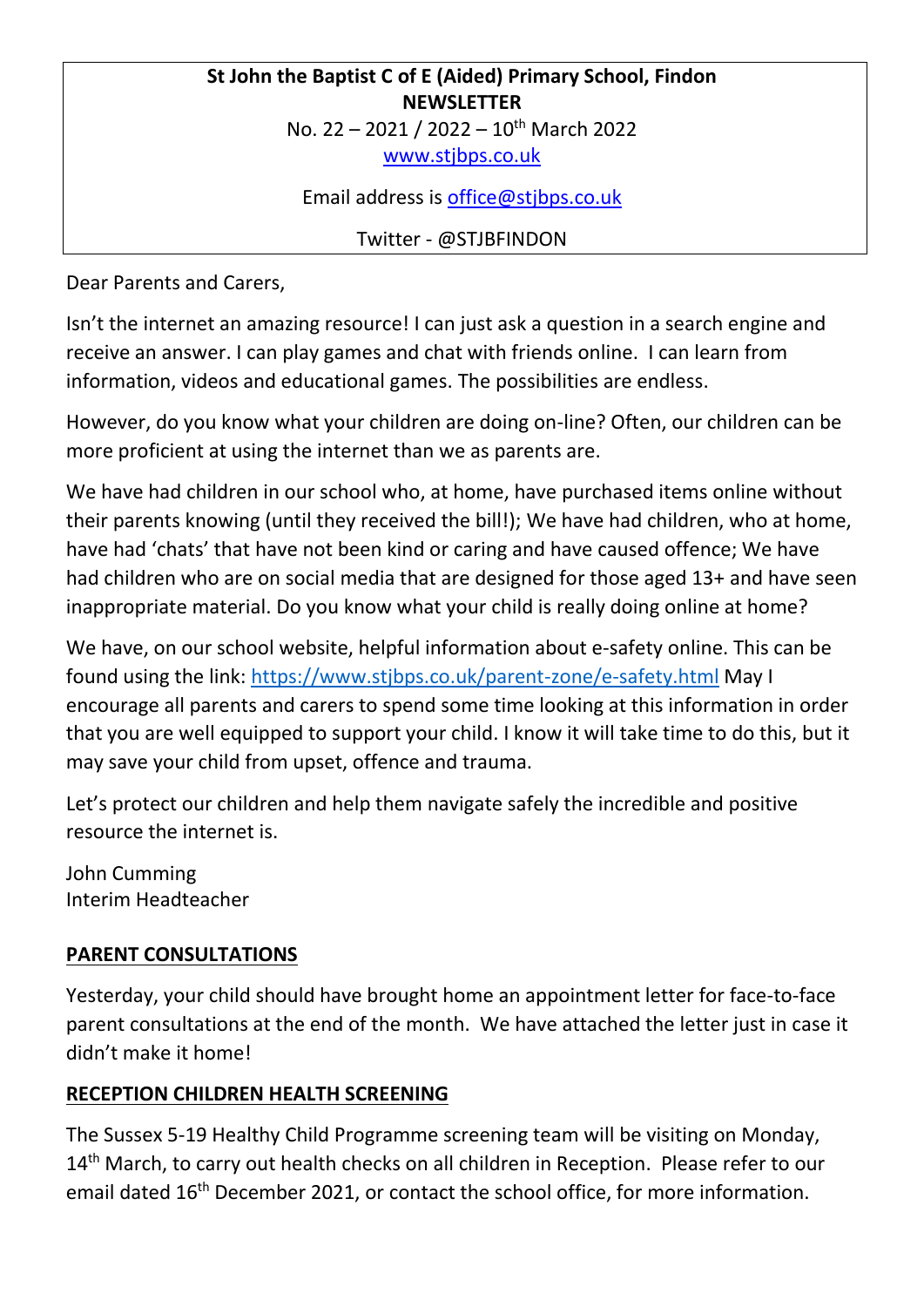## **COMIC RELIEF – FRIDAY 18TH MARCH – MUFTI DAY**

For Comic Relief this year, the School Council have come up with a variety of fun ways to raise funds for this worthwhile cause.

In addition to a **MUFTI day on Friday, 18th March**, we are delighted to be able to hold a cake sale again. Please bring baked donations to school on the day and be ready to purchase some delicious treats in the school hall at 3.20 pm.

If cakes are not your thing, you could enter our 'funny pet picture competition'. Bring a funny photo of your pet, with an amazing caption to make us giggle. Don't worry if you do not have a pet; draw a picture of a dream pet with a caption. Please attach 20p to your entry and give it to Ms Lyle, at the beginning next week. All entries will be displayed, with prizes for the funniest pictures. Good luck.

# **PE KIT**

As PE forms an important part of the curriculum, please can we ask parents and children to ensure that kit is always in school. Here is a reminder of the school PE kit.

- Red T-shirt
- Black shorts/skorts
- Trainers/plimsolls
- Jogging bottoms/leggings/tracksuit for outdoor lessons, if it is cold

## **EASTER BONNET PARADE – WEDNESDAY 6TH APRIL AT 9 AM**

The Easter Bonnet Parade has been a long-standing tradition at our school. For those of you who are new to the school, children are encouraged to make an Easter Bonnet at home. All children will receive a chocolate egg, with special eggs going to the most creative bonnet in each class. The PTA has kindly offered to donate the Easter eggs.

There are plenty of ideas on the internet, along with the following suggestions to help you:

- A circular band cut out of paper or card, decorated with the Easter theme.
- Sunhat or baseball cap decorated with chicks, flowers, eggs, etc.
- Papier mache balloon to make an egg.
- Cereal boxes can be made in Easter flower gardens.

We are hoping that parents will be able to come into school to watch the spectacle, but we will not be able to make a final decision until nearer the time.